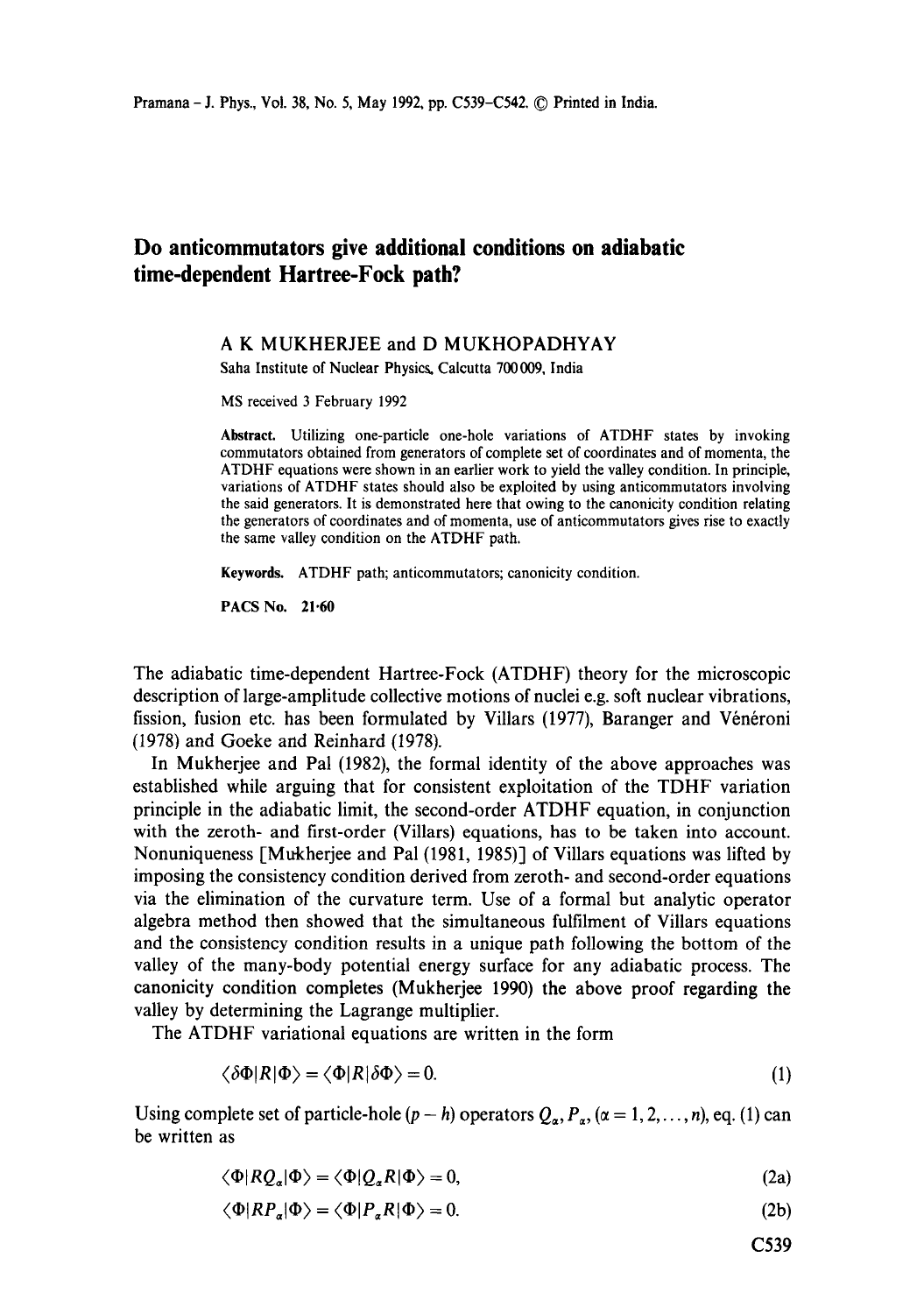These can be expressed as two and only two pairs of necessary and sufficient conditions. One pair can be set up in the anticommutator form

$$
\langle \Phi | [R, Q_{\alpha}]_{+} | \Phi \rangle = 0, \tag{3a}
$$

$$
\langle \Phi | [R, P_{\alpha}]_{+} | \Phi \rangle = 0, \tag{3b}
$$

while the other the previous commutator form

$$
\langle \Phi | [R, iQ_{\alpha}] | \Phi \rangle = 0 \tag{4a}
$$

$$
\langle \Phi | [R, -iP_{\alpha}] | \Phi \rangle = 0 \tag{4b}
$$

where  $[A, B] = AB - BA$  and  $[A, B]_+ = AB + BA$ . According as R is time-even or time-odd, eqs (3b) and (4a) or eqs (3a) and (4b) are identically satisfied and therefore the opposite pairs, namely, eqs (3a) and (4b) or eqs (3b) and (4a) are to be solved. The commutator-form eqs (4) have been used in Mukherjee and Pal (1982, 1985) (see also Fukui and Tsue 1991) to derive the valley condition on the ATDHF path. In this brief report we argue that in principle the anticommutator form, viz. eqs (3), should also be considered and examined whether these lead to any further conditions. over and above those given by eqs (4).

The hermitian operators  $R$  for zeroth- and first-order Villars equations and the consistency condition, denoted by  $R^{(0)}$ ,  $R^{(1)}$  and  $R^{(c)}$  respectively, are given by

$$
R^{(0)} = H - \lambda Q, \tag{5}
$$

$$
R^{(1)} = [H, iQ] - P/m(q),
$$
\n(6)

$$
R^{(c)} = \frac{1}{2}\lambda^2 [[H, iQ], iQ] + \frac{\lambda}{m}[H, -iP] - \lambda \omega_0(q)Q
$$
 (7)

where

$$
\lambda = \frac{\mathrm{d} V}{\mathrm{d} q},
$$

and

$$
\omega_0(q) = \frac{1}{2\lambda} \frac{d}{dq} (\lambda^2/m),
$$

 $V$  and  $m$  being respectively the collective potential and collective mass. Here  $Q$  and P, the generators of momentum  $p$  and of coordinate  $q$ , are hermitian time-even and -odd  $p - h$  operators respectively.

In eqs (2a) and (2b) we have used the fact that since time-even as well as -odd variations  $|\delta\Phi\rangle$  of the time-even Slater determinantal state  $|\Phi\rangle$  are, in general,  $1p - 1h$ excited states with respect to  $|\Phi\rangle$  as vacuum,  $|\delta\Phi\rangle$  can be expressed as

$$
|\delta \Phi \rangle = Q_{\alpha} | \Phi \rangle \text{ or } P_{\alpha} | \Phi \rangle, (\alpha = 1, 2, ..., n).
$$

Here  $P_a$  and  $Q_a$  are time-odd and -even  $p - h$  operators obtained from the time-odd and -even linear combinations of the complete set of  $p - h$  operators  $C_p^+ C_h$  and  $C_h^+ C_p$ . The two complementary sets  $Q_{\alpha}$ ,  $P_{\alpha}$  satisfy the orthogonality properties (Mukherjee and Pal 1982, 1985)

$$
\langle \Phi | [Q_{\alpha}, Q_{\beta}] | \Phi \rangle = \langle \Phi | [P_{\alpha}, P_{\beta}] | \Phi \rangle = 0, \tag{8}
$$

$$
\langle \Phi | [Q_{\alpha}, -iP_{\beta}] | \Phi \rangle = \delta_{\alpha\beta}.
$$
\n(9)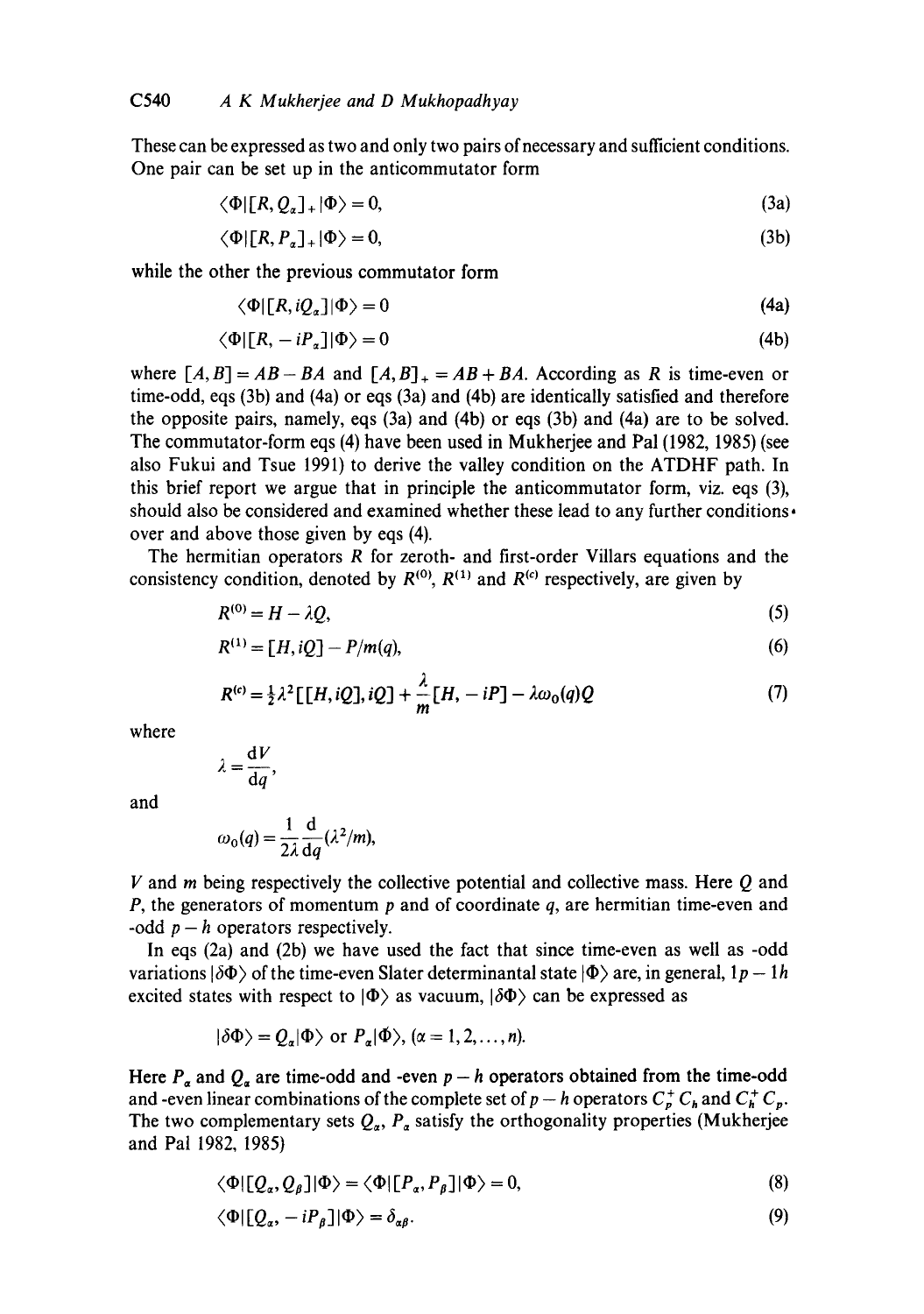A representation for parameterizing the manifold of time-even Slater determinantal states was utilized. Such a state  $|\Phi(x)\rangle$  in the neighbourhood of another determinantal state  $|\Phi(0)\rangle$  was expressed through

$$
|\Phi(x)\rangle = \exp(i\Sigma_{\alpha}x_{\alpha}P_{\alpha})|\Phi(0)\rangle.
$$

The set of real numbers  $x = [x_{\alpha}], (\alpha = 1, 2, ..., n)$ , parametrizes the state  $|\Phi(x)\rangle$ . Taking for time-even and -odd  $R$  eqs (5) and (6) respectively, the Villars equations as dictated by eqs (4) are reduced to differential conditions on the space  $[x_{\alpha}]$  to be interpreted as lines of force orthogonal to equipotential surfaces. Then using eq. (7) for  *it was shown that the restrictions imposed by the consistency condition single* out the valley path as the consistent solution of the ATDHF theory from an infinite number of solutions of Villars equations. The canonicity relationship in turn identifies (Mukherjee 1990)  $2\omega_0(q)$  as the Lagrange multiplier in the valley condition.

We shall now show that the conditions resulting from eqs (3) are same as those obtained from eqs (4). To this end we consider the case when R is *time-even.* The nontrivial conditions on the ATDHF path are in this situation [eqs (3a) and (4b)]. One can write

$$
\langle \Phi | [R, -iP_{\alpha}] | \Phi \rangle = -i \sum_{\beta} \{ \langle \Phi | RQ_{\beta} | \Phi \rangle \langle \Phi | Q_{\beta} P_{\alpha} | \Phi \rangle + \langle \Phi | R P_{\beta} | \Phi \rangle \langle \Phi | P_{\beta} P_{\alpha} | \Phi \rangle \} + i \sum_{\beta} \{ \langle \Phi | P_{\alpha} Q_{\beta} | \Phi \rangle \langle \Phi | Q_{\beta} R | \Phi \rangle + \langle \Phi | P_{\alpha} P_{\beta} | \Phi \rangle \langle \Phi | P_{\beta} R | \Phi \rangle \}, \tag{10}
$$

where we have inserted complete set of  $p-h$  states in between  $RP_a$  and  $P_aR$  and used the facts that  $P_a$ 's are one-body  $p-h$  operators and a complete set of  $1p-1h$ states is generated by  $P_{\beta}|\Phi\rangle$  and  $Q_{\beta}|\Phi\rangle$ ,  $(\beta = 1,2,\ldots,n)$ .

Using the relation that follows from time-reversal

$$
\langle \Phi | [P_{\alpha}, Q_{\beta}]_{+} | \Phi \rangle = 0,
$$

in the first and third terms and (8) in the second and fourth terms of eq. (10), we find

$$
\langle \Phi | [R, -iP_{\alpha}] | \Phi \rangle = \sum_{\beta} \{ \frac{1}{2} \langle \Phi | [R, Q_{\beta}]_{+} | \Phi \rangle \langle \Phi | [P_{\alpha}, iQ_{\beta}] | \Phi \rangle
$$

$$
+ \langle \Phi | [R, -iP_{\beta}] | \Phi \rangle \langle \Phi | P_{\beta} P_{\alpha} | \Phi \rangle \}.
$$

From the canonicity condition (9), one has

$$
\langle \Phi | [R, -iP_{\alpha}] | \Phi \rangle = \frac{1}{2} \langle \Phi | [R, Q_{\alpha}]_{+} | \Phi \rangle + \sum_{\beta} \langle \Phi | [R, -iP_{\beta}] | \Phi \rangle \langle \Phi | P_{\beta} P_{\alpha} | \Phi \rangle.
$$
\n(11)

If we require that (4b) is satisfied, the second term on the r.h.s, of (11) automatically vanishes and  $(3a)$  follows. We therefore conclude that  $(3a)$  gives the same condition on the ATDHF path as that originally given by  $(4b)$ . Likewise in the case where R is time-odd, an identical conclusion ensues.